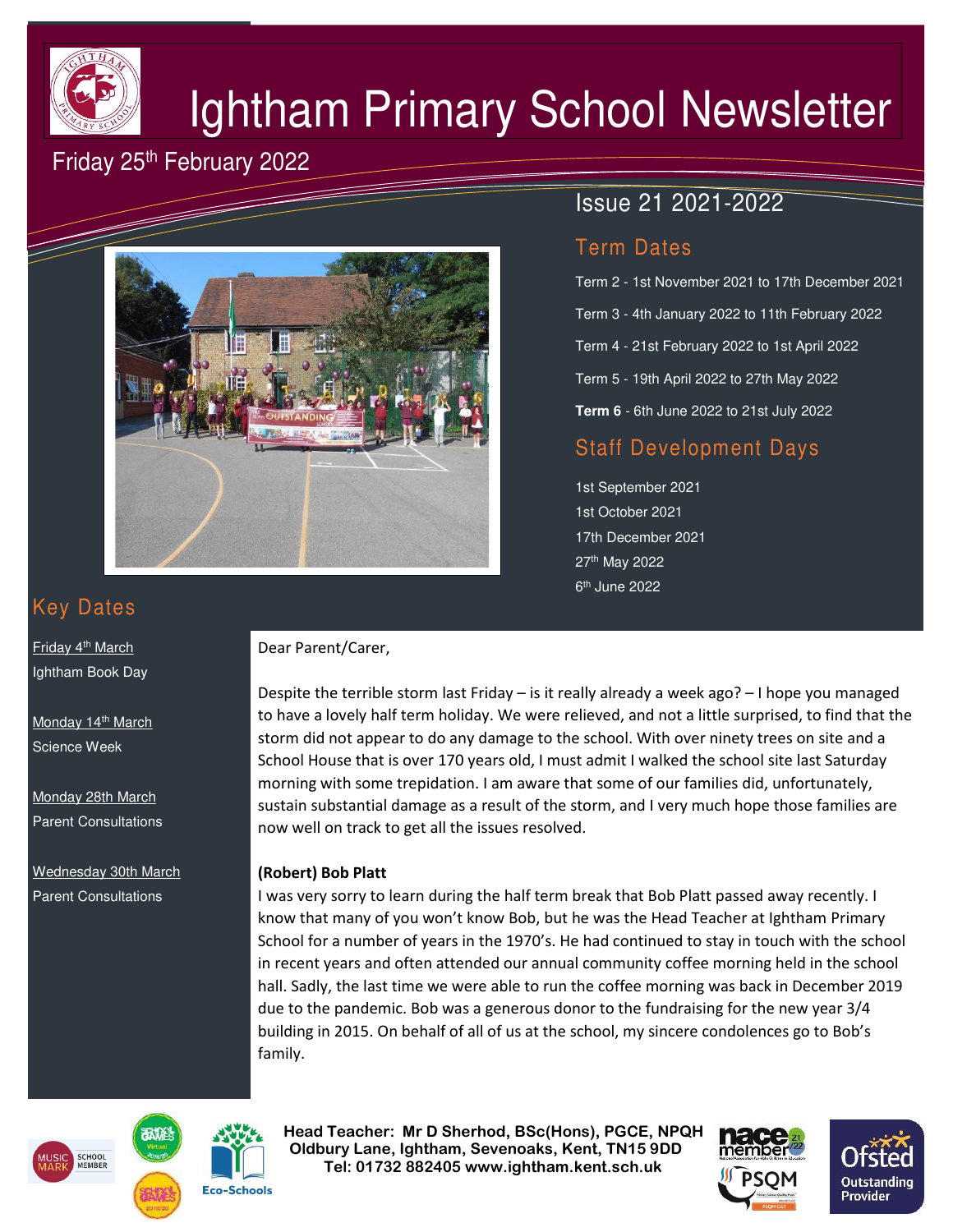### **Attendance**

Attendance for this week is as follows:

Acorn – 92.1%

Pine – 96.7%

Chestnut  $-97.1%$ 

Willow – 96.1%

Elm – 97.2%

Beech – 96.6%

Oak – 94.0%

#### Lateness

The number of "lates" recorded this week were as follows:

Acorn  $-2$ 

Pine – 0

 $Chestnut - 0$ 

Willow – 1

 $E$ lm  $-2$ 

Beech - 0

Oak - 0





#### Ightham Primary School Newsletter

#### **Ightham Book Day**

We are very much looking forward to Ightham Book Day on Friday 4<sup>th</sup> March. We encourage all the children to dress up as their favourite book character for the day. We request a minimum £1 donation and all money raised will go towards further improving our library. My thanks go to Miss Fisher and her team who have been doing a lot of work recently to get the library shipshape and ready for full use once more following the impact of the pandemic. Although Ightham Book Day is on Friday, the children will be taking part in book-related activities throughout the week. My thanks go to Miss Richmond and Miss Cook for their hard work in organising the activities for the whole school.

#### **Covid Update**

On Monday you will have heard the Government lifting of Covid restrictions. The DfE says the following:

*Adults and children who test positive will continue to be advised to stay at home and avoid contact with other people for at least 5 full days, and then continue to follow the guidance until they have received 2 negative test results on consecutive days.* 

*The Government no longer asks fully vaccinated close contacts and those aged under 18 to test daily for 7 days, and removes the legal requirement for close contacts who are not fully vaccinated to self-isolate.* 

*End of routine contact tracing. Contacts will no longer be required to self-isolate or advised to take daily tests. Staff, children and young people should attend their education settings as usual.* 

**We request that you do not send your child into school if you suspect they may have covid or are exhibiting covid symptoms. We request that you conduct an LFD test and, should that be positive, you should keep your child at home for at least 5 days and until two negative LFDs on consecutive days have been carried out. If a child develops symptoms or is unwell during the day, parents/carers will be called for collection.** 

#### **Football Matches**

Well done to our football team who played three league matches on Tuesday. They drew each one 1-1. My thanks go to Mrs Parkinson for organising and managing the team and to Mrs Titchner for all her support.

#### **Ightham Parish Magazine**

The link to the February edition of the magazine is below: <https://online.fliphtml5.com/thbfa/txjl/>

Mr D Sherhod

Head Teacher

 **Head Teacher: Mr D Sherhod, BSc(Hons), PGCE, NPQH Oldbury Lane, Ightham, Sevenoaks, Kent, TN15 9DD** EXERIGING THE **TELE: 01732 882405 www.ightham.kent.sch.uk**<br>Tel: 01732 882405 www.ightham.kent.sch.uk